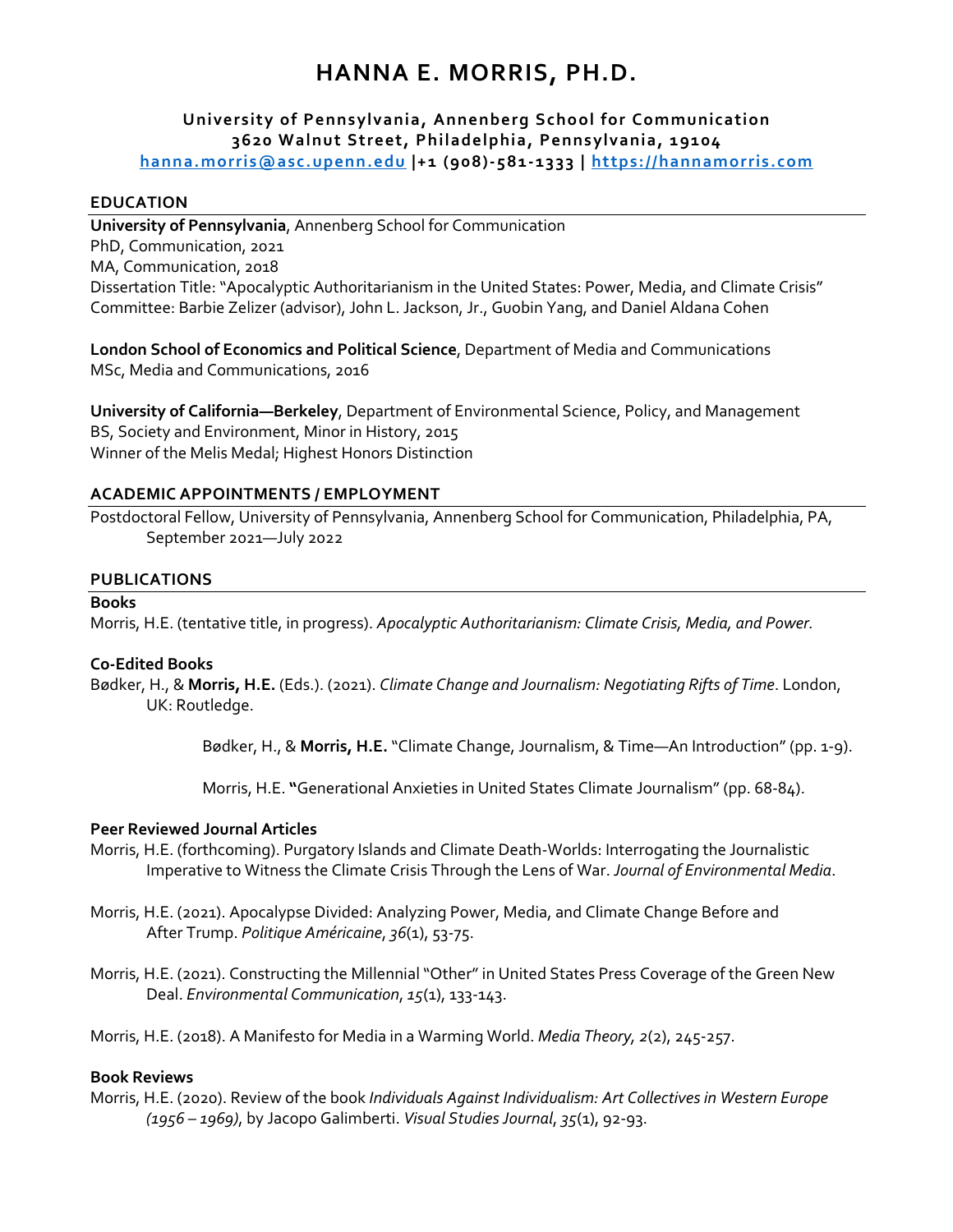- Morris, H.E. (2019). Review of the book *Progress of This Storm: Nature and Society in a Warming World*, by Andreas Malm. *Communication and the Public*, *4*(1), 82-84.
- Morris, H.E. (2018). Review of the book *Designs for the Pluriverse: Radical Interdependence, Autonomy, and the Making of Worlds*, by Arturo Escobar. *InVisible Culture*.
- Morris, H.E. (2018). Review of the book *Exploring Screen Cultures via Apple's Mobile Devices: Life Through the Looking Glass*, by Charles Soukup. *International Journal of Communication, 12,* 1142-1144.

# **Journal Manuscripts in Progress**

- Morris, H.E. (under review). "Hope Dies Action Begins": Examining the Postnatural Futurities and Green Nationalism of the Extinction Rebellion. *Journal of Language and Politics*.
- Morris, H.E. (in preparation). The Ghost of Bretton Woods: Post-WWII Nostalgia in Contemporary Climate Change Discourse and Politics.

# **Book Chapters in Progress**

- Morris, H.E. (under review). "Digital Climate Newsletters: The New Alternative for Climate Journalism?" in Dunn, H., Regnedda, M., Robinson, L., & Ruiu, M. (Eds.) *The Palgrave Handbook of Everyday Digital Life.*
- Morris, H.E. (in preparation). "Subjects of Apocalypse: Representations of Alexandria Ocasio-Cortez, "The Squad," and Climate Activists of Color in Conservative Media" in Bloomfield, E.F., & Castro-Sotomayor, J. (Eds.) *Intersectional Change-Makers/ing in Environmental Activism*.

# **Other Publications (Selected)**

Morris, H.E. (2019, December 4). "Beautiful" Violence in Climate Change Photography. *Reading The Pictures*.

Morris, H.E. (2019, November 18). Social Challenges of Climate Change: Essential Texts. *Media at Risk*.

Morris, H.E. (2015, October 5.) Calling for a Revolution in Climate Change Rhetoric. *LSE Polis*.

Morris, H.E. (2014, August 11). Environmental Advocacy 3.0. *Earth Island Journal*.

# **AWARDS, GRANTS, AND FELLOWSHIPS**

**Climate Social Science Network Working Group Funding,** Institute at Brown for Environment and Society, \$7,500, 2022, 2021

**Stuart Hall Award**, International Association for Media and Communication Research, \$1,000, 2021 **Best Student Paper Award**, Association for Environmental Studies and Sciences, 2020

**Top Student Paper Award**, Environmental Communication Division, International Communication Association, 2020

**Top Student Paper Award**, Visual Communication Studies Division, International Communication Association, 2019

**GAPSA Travel Grant**, Graduate and Professional Student Assembly, University of Pennsylvania, \$750, 2019 **New Directions for Climate Communication Research Fellowship**, International Association for Media and Communication Research and International Environmental Communication Association, \$1,000, 2017 **Cal Alumni Association Leadership Award**, Cal Alumni Association, University of California—Berkeley, \$2,000, 2015, 2014

**Melis Medal**, College of Natural Resources, University of California—Berkeley, 2014 **Udall Scholarship**, Udall Foundation, \$7,000, 2014

**Santander Scholarship**, International Alliance of Research Universities, University of Oxford, \$5,500, 2013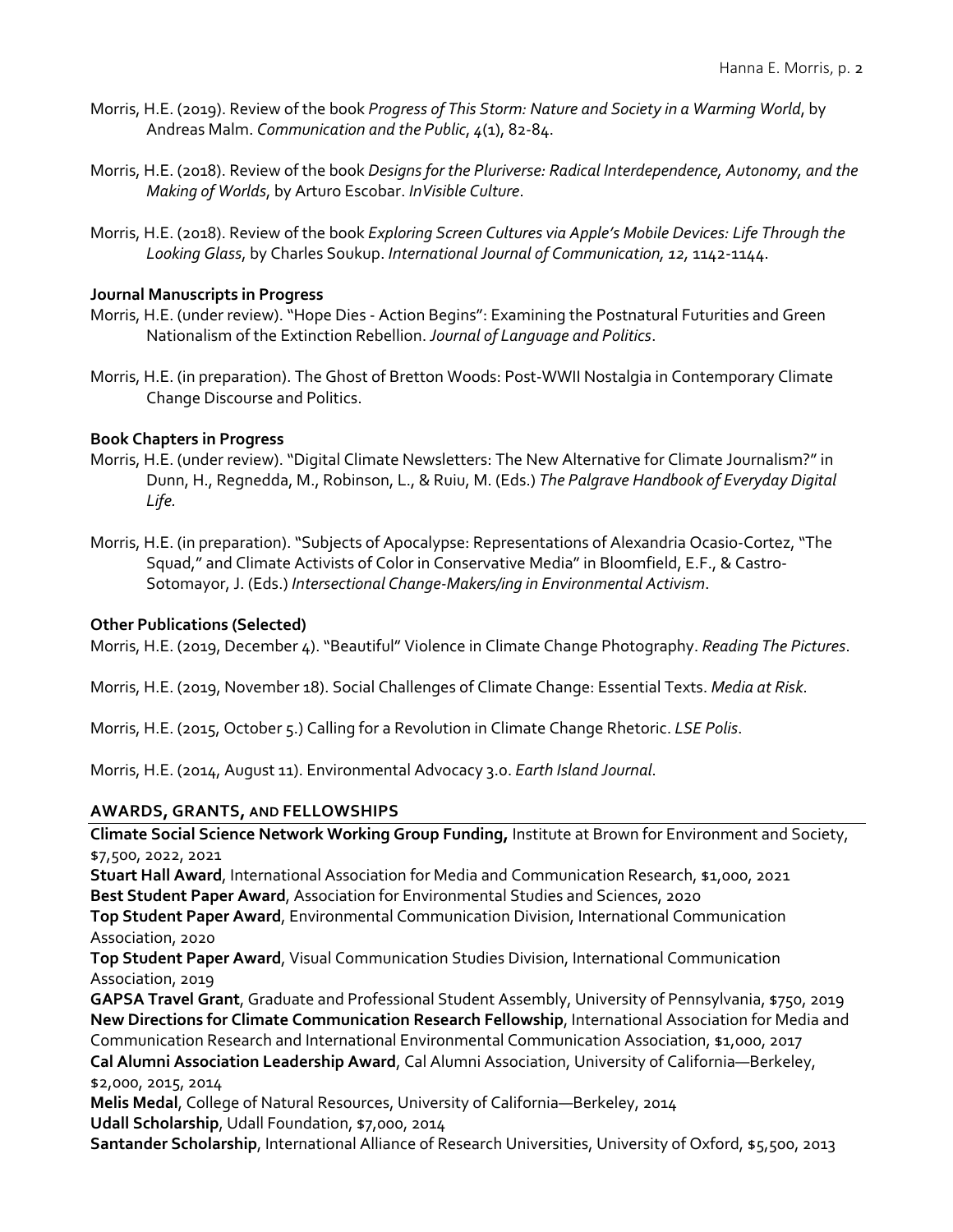**Rogers Family Scholarship**, The Land Conservancy of New Jersey, \$7,500, 2013 **Van Doren Academic Scholarship**, Peter Ellis Van Doren Scholarship Fund, \$10,000, 2011—2014 Peapack-Gladstone Women's Club Academic Scholarship, The Peapack-Gladstone Women's Club, \$1,000, 2011

# **TEACHING EXPERIENCE**

# **Fordham University**

Instructor, Media and the Environment, Fall 2021

• Adapted, re-designed, and wrote the syllabus for two sections of an advanced interdisciplinary undergraduate senior seminar on environmental communication at the Department of Communication and Media Studies

# **University of Pennsylvania**

Instructor, Climate Justice and Digital Media, Spring 2022

• Developed and produced an asynchronous online graduate course for the Executive Program in Digital Media for Social Impact at the School of Social Policy and Practice and the Annenberg School for Communication

Instructor, Climate Crisis and Media, Summer 2020

- Designed and taught a special topic undergraduate communication course on the climate crisis and media at the Annenberg School for Communication
- Wrote an interdisciplinary syllabus that draws together key texts from critical cultural studies, journalism studies, postcolonial theory, environmental sociology, and qualitative studies of environmental communication
- Transitioned the course to a remote learning format for summer 2020 because of COVID-19
- Earned high teaching ratings with an average score of 3.93/4 from students

Co-Instructor, Visual Culture and Communication, Summer 2019

- Designed and co-taught a special topic undergraduate communication course on visual culture at the Annenberg School for Communication
- Wrote an interdisciplinary syllabus that draws together key texts from cultural studies and visual studies in discussion of critical theories of representation and power
- Earned high teaching ratings with an average score of 6.64/7 from students

TA, Media Industries and Society, Spring 2018

- Assisted Joe Turow with teaching Annenberg School for Communication's largest introductory undergraduate communication course
- Earned high teaching ratings with an average score of 4.59/5 from students

# **University of California—Berkeley**

Student Instructor, Communicating Sustainability, Spring 2014, Spring 2013

- Designed and taught a for-credit undergraduate Democratic Education at Cal (DeCal) course on environmental communication under the supervision of Ignacio Chapela
- Earned high teaching ratings with an average score of 6.64/7 from students. The class was very popular and is still being taught today (based on the syllabus I wrote) through the DeCal program and the Student Environmental Resource Center (SERC)—an environmental student center that I cofounded as an undergraduate at Berkeley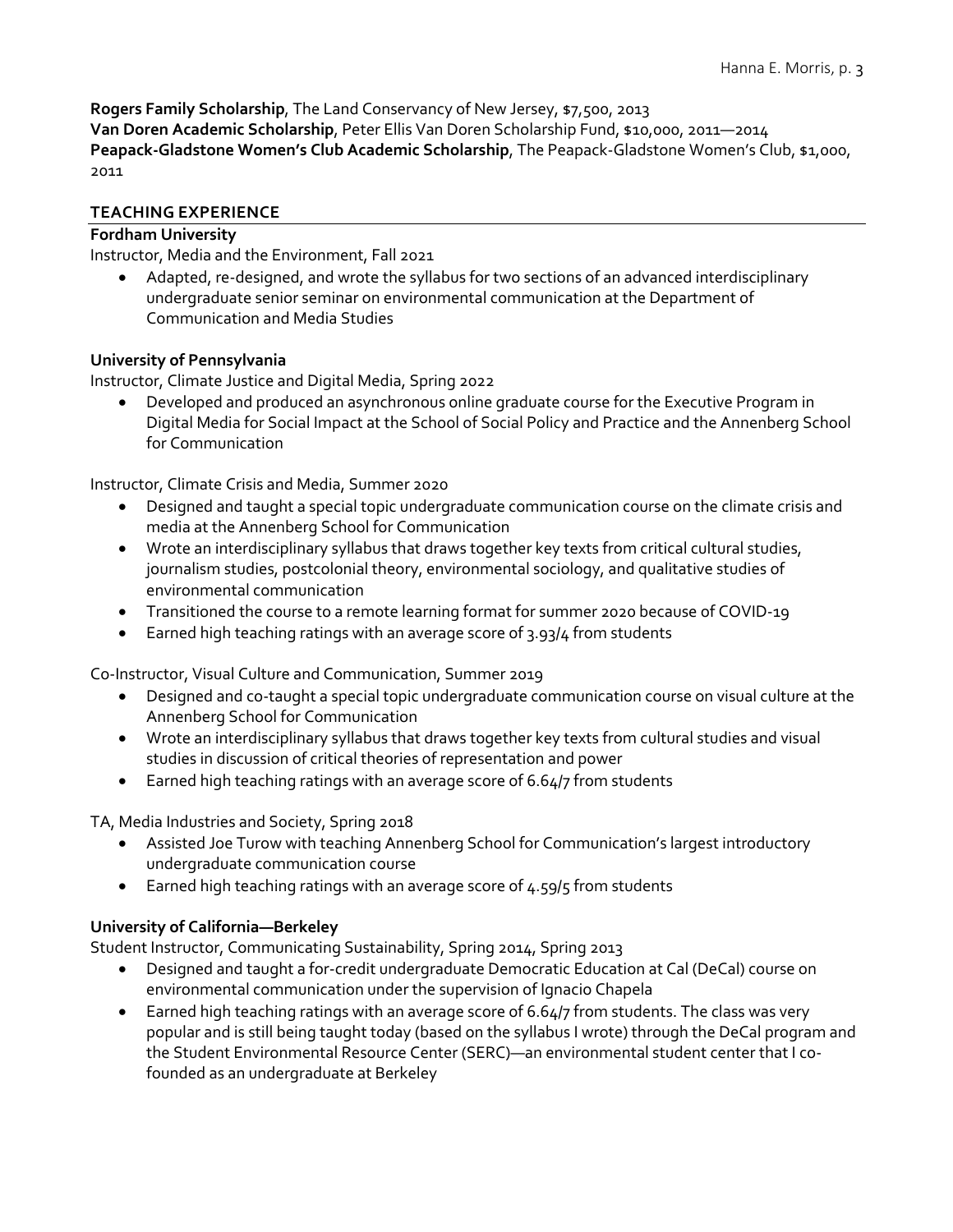# **INVITED TALKS AND KEYNOTE ADDRESSES**

- "Climate Justice and Media: Imagining Different Futures Beyond the World's End." Department of Communication Studies, Pace University, March 3, 2022.
- "Apocalyptic Authoritarianism: Climate Crisis, Media, and Power." School of the Environment, University of Toronto, February 28, 2022.
- "Generational Anxieties in United States Climate Journalism." Department of Communication Studies Friday Noon Research Talk, University of Minnesota—Twin Cities, February 11, 2022.
- "Apocalyptic Authoritarianism: Analyzing Climate Discourse, Power, and Disinformation." Department of Communication and Media, Rensselaer Polytechnic Institute, February 9, 2022.
- "International Climate Change Journalism." Seminar on International Journalism, University of Essex, United Kingdom, December 14, 2021.
- "ABC News and the Climate Emergency." New York Communities for Change Public Forum, December 13, 2021.
- "Media and Climate Justice: Analyzing the Intersection of Climate Communication and Policy Processes." Department of Communication Studies, University of San Diego, December 6, 2021.
- "Climate Optimism: Imagining Different Futures Beyond the World's End." Climate Talks for Climate Impact, Fordham University, October 7, 2021.
- "Reporting the Climate Crisis." Seminar on Reporting the Crises: Journalism, Power, and Identity, Lehigh University, March 31, 2021.
- "The Trouble with Anthropocene Discourse and the Planetary Scale." **Keynote** at the Urgency Intensive Symposium, Jan van Eyck Academie, Netherlands, November 5, 2019.
- "American Climate Change Reporting at a Crossroads: Challenges and Opportunities for Journalism in a Warming World." One Health Seminar Series, Delaware Valley University, March 28, 2019.
- "Reimagining Sustainability for the Academic Conference." Special Session at the International Association for Media and Communication Research Conference, University of Oregon, June 24, 2018.
- "Environmental Data Archives." Featured Workshop at the National Forum on Ethics and Archiving the Web, New Museum, New York, March 24, 2018.

# **CONFERENCES**

# **Conferences and Pre-Conferences Co-organized**

Building Solidarity in the Anthropocene: Approaches to Infrastructure, Environment, and Global Communication Symposium, Annenberg School for Communication, University of Pennsylvania, April 21-29, 2022.

The 16<sup>th</sup> Biennial Conference on Communication and Environment: Re-MEDIAting the Wild, Virtual Conference, June 21-24, 2021.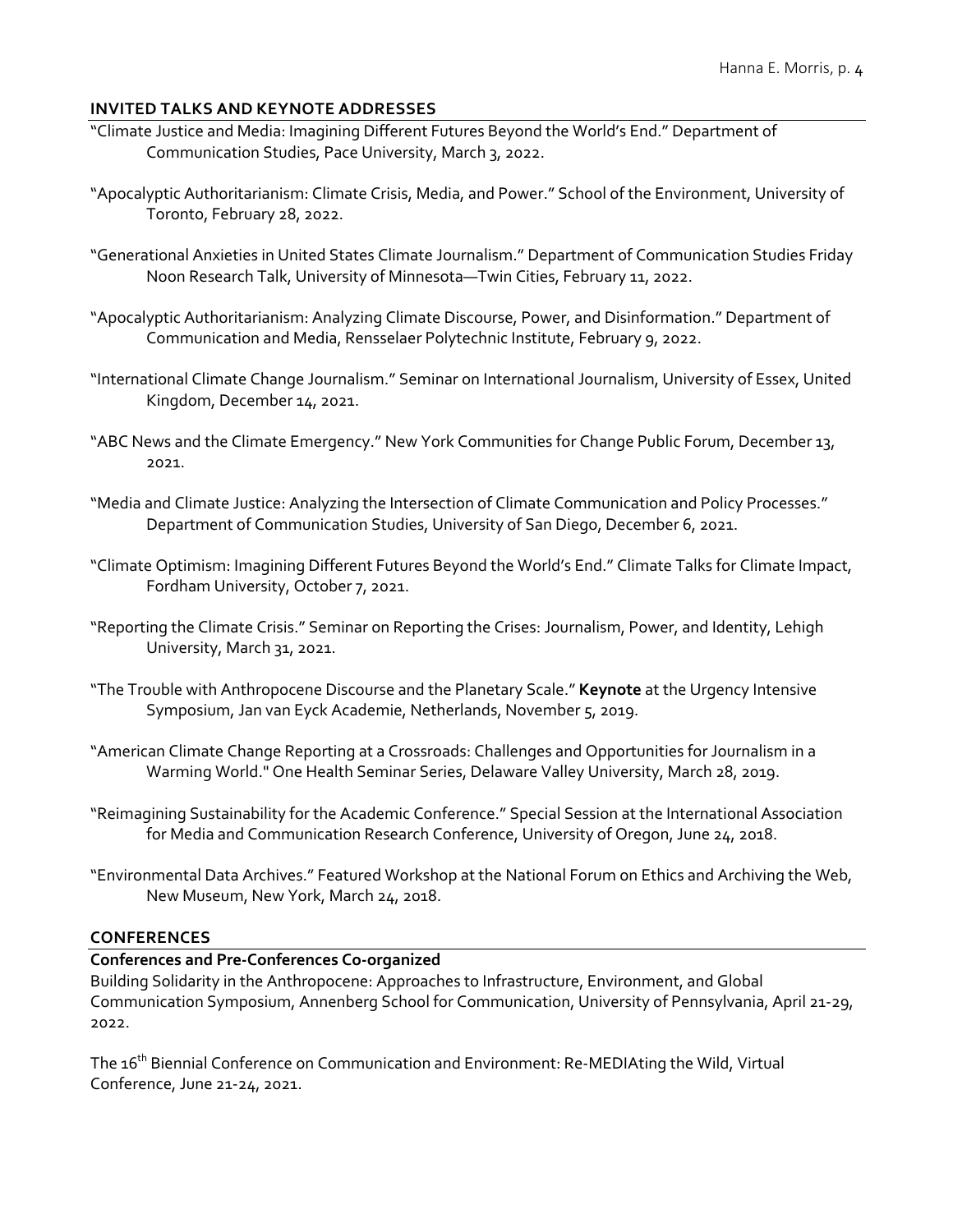Graduate Student Pre-Conference, Conference on Communication and Environment, Virtual Conference, June 17, 2021.

Visions of Change: Communication for Social and Environmental Justice Pre-Conference, International Communication Association, Virtual Conference, May 27, 2021.

The 15th Biennial Conference on Communication and Environment: Waterlines: Confluence and Hope through Environmental Communication, Vancouver, British Columbia, June 17-21, 2019.

Graduate Student Pre-Conference, Conference on Communication and Environment, Vancouver, British Columbia, June 17, 2019.

# **Panel Chair or Discussant**

"What is the Story? Between Climate Crisis Narratives, Rhetoric and Environmental Education." Invited Chair. International Communication Association, Paris, France, May 26-30, 2022.

"Images and People: Interactive Methodologies for Understanding Visual Communication." Invited Chair. International Communication Association, Paris, France, May 26-30, 2022.

"Environmental Art, Activism, and Decolonization." Organizer and Chair. Building Solidarity in the Anthropocene: Approaches to Infrastructure, Environment, and Global Communication Symposium, Annenberg School for Communication, University of Pennsylvania, April 28, 2022.

"Trees: Racial and Environmental Equity and Valuing Natural Capital." Invited Chair. Climate Week at Penn, University of Pennsylvania, September 23, 2021.

"Places and Communities." Invited Discussant. International Association for Media and Communication Research, Nairobi / Online Conference, July 11-15, 2021.

"Representations of Gender, Race, Identity and Environmental Activism." Co-organizer / Co-chair. Conference on Communication and Environment, Virtual Conference, June 21-24, 2021.

"The Important, Tragic and Absurd: Visual Representations of Politics in the Digital Age." Invited Chair. International Communication Association, Virtual Conference, May 27-31, 2021.

"Decarbonizing and Clean Energy Transitions." Invited Chair. Association for Environmental Studies and Sciences, Virtual Conference, July 15-17, 2020.

"Studying Self, Stigma, Trauma and Memory Through Visual Methods." Invited Chair. International Communication Association, Virtual Conference, May 21-25, 2020.

# **Papers Presented**

- "Images of Death, Destruction, and Decay: Necropower and the Visual Transformation of Puerto Rico into a Climate 'Death-World'." International Association for Media and Communication Research, Beijing / Online Conference, July 11-15, 2021.
- "Reporting on the Climate Crisis through the Prism of American Exceptionalism." International Communication Association, Paris, France, May 26-30, 2022.
- "Climate Politics One of Two Ways: Representations of Alexandria Ocasio-Cortez in U.S. News Magazines." National Communication Association, Seattle, WA, November 17-21, 2021.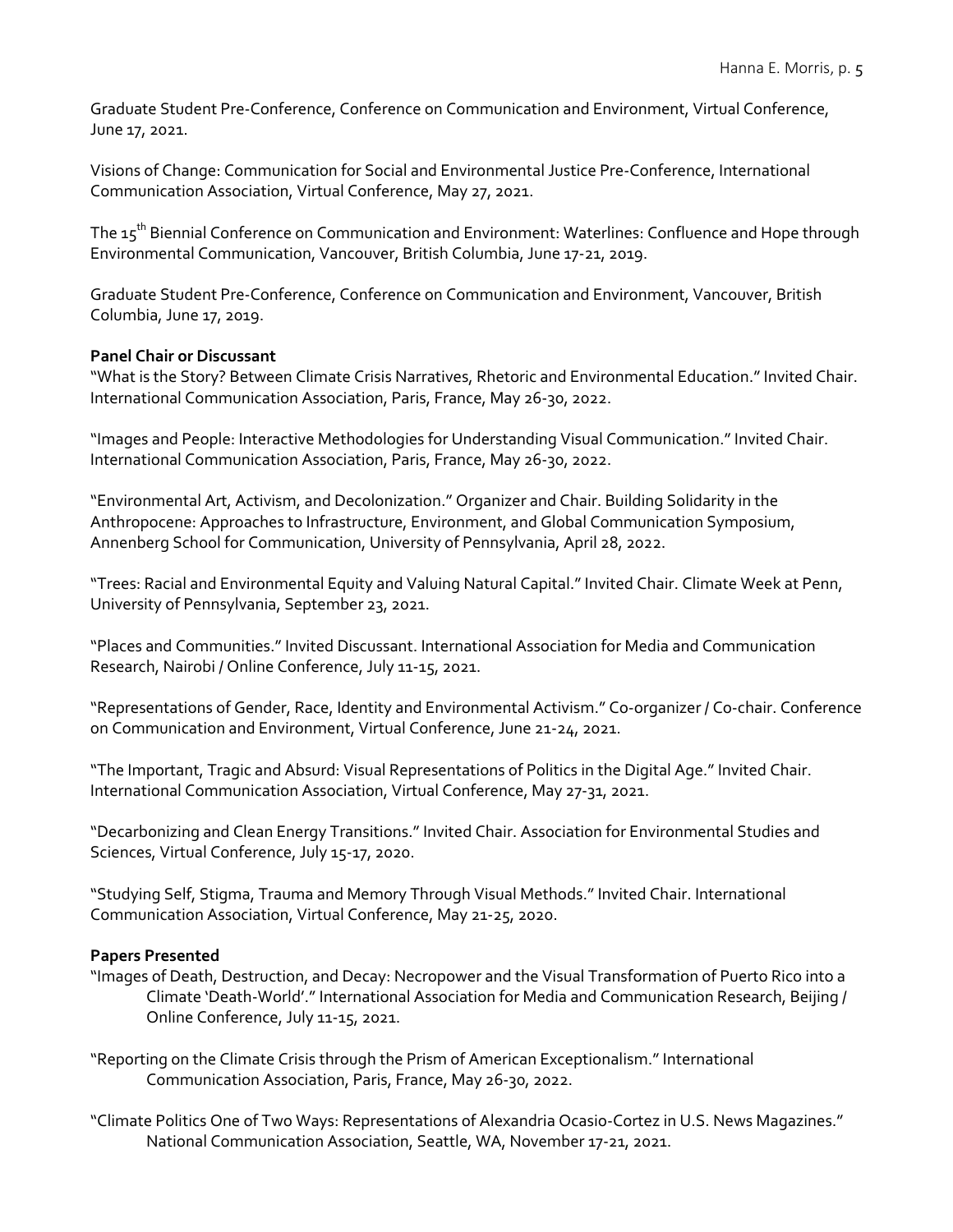- "Constructing 'Rights' and 'Wrongs' in Climate Media Discourse through the Prism of American Exceptionalism."\* International Association for Media and Communication Research, Nairobi / Online Conference, July 11-15, 2021. (\***Stuart Hall Award**)
- "Representations of Alexandria Ocasio-Cortez in U.S. News Magazines." Association for Environmental Studies and Sciences, Virtual Conference, June 28-July 1, 2021.
- "'Right' and 'Wrong' Climate Activism: Reducing & Restricting the Subject Positions of Alexandria Ocasio-Cortez & Greta Thunberg in U.S. News Magazines." Conference on Communication and Environment, Virtual Conference, June 21-24, 2021.
- "Apocalyptic Authoritarianism: Analyzing Power, Media, and Climate Change in the Age of Trump." International Communication Association, Virtual Conference, May 27-31, 2021.
- "Generational Anxieties in United States Climate Journalism." International Communication Association, Virtual Conference, May 27-31, 2021.
- "Generational Red-baiting and Fear-mongering in Media Representations of the Green New Deal."\* Association for Environmental Studies and Sciences, Virtual Conference, July 15-17, 2020. (\***Best Student Paper Award**)
- "Fearing the Millennial 'Other': United States Press Coverage of the Green New Deal."\* International Communication Association, Virtual Conference, May 21-25, 2020. (\***Top Student Paper Award**)
- "The Anthropocene Gaze: Aesthetics of Violence in Climate Change Photography and Documentary Film." International Communication Association, Virtual Conference, May 21-25, 2020.
- "Towing the Line: United States Press Coverage of the Green New Deal." Lisbon Winter School for the Study of Communication, Lisbon, Portugal, January 7-11, 2020.
- "Rise of the 'Anthropocene': Assessing the Conceptual Contours of an Emergent Environmental Journalism Discourse." International Association for Media and Communication Research, Madrid, Spain, July 7- 11, 2019.
- "Refracted Light: Visual Interventions in Gallery Spaces of a Warming World." Conference on Communication and Environment, Vancouver, British Columbia, June 17-21, 2019.
- "Aesthetic Disruptions in Everyday Life: Resolving the Contradictions of a Cosmopolitan Ideal in Contemporary Berlin."\* International Communication Association, Washington, District of Columbia, May 24-28, 2019. (\***Top Student Paper Award**)
- "Recognizing Climate Change in Everyday Life." International Association of Aesthetics Interim Conference, Helsinki, Finland, July 5-7, 2018.
- "Mediating Global Warming as Hyperobject." International Association for Media and Communication Research, Eugene, Oregon, June 20-24, 2018.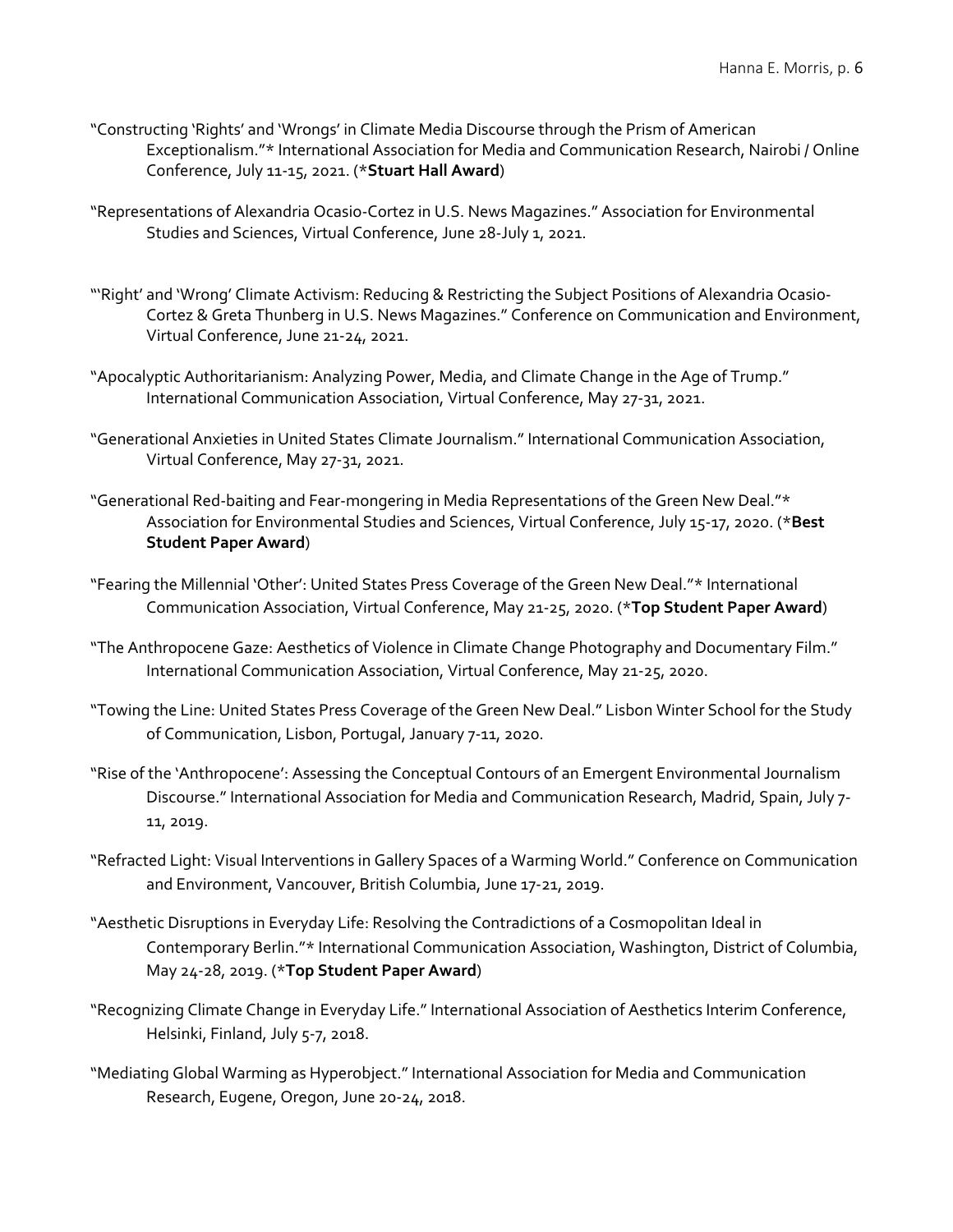- "Disconnected Screens: A Content Analysis of United States Television News Coverage of the Environment." Conference on Communication and Environment, Leicester, United Kingdom, June 29-July 2, 2017.
- "A High Stakes Battle on the High Seas: Antagonizing and Disrupting Industrial-Capitalist Modes of Existence through the Mainstream Media." Geomedia Conference: Spaces of the In-between, Karlstad, Sweden, May 9-12, 2017.
- "Decoding Journalistic Climate Change Narratives: A Discourse Analysis of Climate Change Op-Eds Published in *The New York Times* and *The Wall Street Journal* during the Year 2013." Ecolinguistics Symposium, Graz, Austria, October 24-26, 2015.

# **CAMPUS AND DEPARTMENTAL TALKS**

- "Climate Change and Journalism." Annenberg School for Communication, University of Pennsylvania, September 22, 2021.
- "Media Representations of Climate Crisis & Policy During a Time of National Reckoning." School of Social Policy & Practice, University of Pennsylvania, February 25, 2020.
- "Struggle for Representation: The Slow Violence of Climate Change." Annenberg School for Communication, University of Pennsylvania, April 15, 2019.
- "Emergence & Implications of 'Anthropocene' Discourse and Visualities." School of Social Policy & Practice, University of Pennsylvania, February 26, 2019.
- "Aesthetic Disruptions in Everyday Life: Resolving the Contradictions of a Cosmopolitan Ideal in Contemporary Berlin." Annenberg School for Communication, University of Pennsylvania, September 26, 2018.
- "Mediating Absence: Recognizing Transhistorical Trauma in British Columbia." Annenberg School for Communication, University of Pennsylvania, October 25, 2017.
- "Decoding Journalistic Climate Change Narratives: A Discourse Analysis of Climate Change Op-Eds Published in *The New York Times* and *The Wall Street Journal* during the Year 2013." College of Natural Resources, University of California—Berkeley, December 11, 2014.

# **ACADEMIC AND PROFESSIONAL SERVICE**

**International Environmental Communication Association (IECA)** Member, Inclusion, Diversity, Equity, and Access Committee, 2021—present Appointed Member, Board of Directors, 2017—2022 Member, The 16<sup>th</sup> Biennial Conference on Communication and Environment Planning Committee, Virtual Conference, 2019—2021 Chair, Graduate Student Pre-Conference Planning Committee, The 16<sup>th</sup> Biennial Conference on Communication and Environment, Virtual Conference, 2019—2021 Member, Conference on Communication and Environment Art and Paper Awards Committee, 2018—2021 Member, The 15<sup>th</sup> Biennial Conference on Communication and Environment Planning Committee, University of British Columbia, 2018—2019 Chair, Graduate Student Pre-Conference Planning Committee, The 15<sup>th</sup> Biennial Conference on Communication and Environment, University of British Columbia, 2018—2019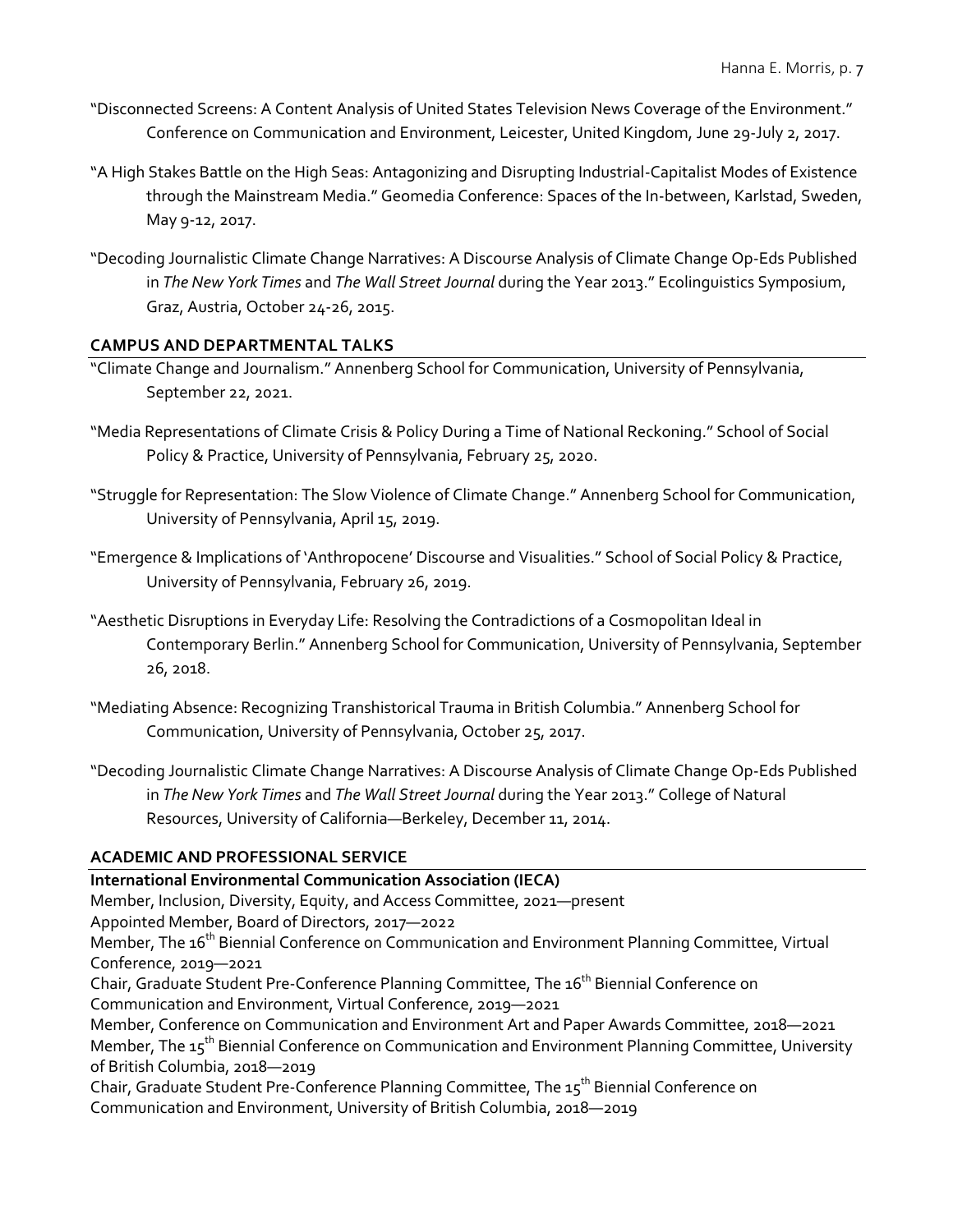# **Climate Social Science Network (CSSN) at the Institute at Brown for Environment and Society (IBES)**

Co-Chair, Critical Studies of Climate Media, Discourse, and Power Working Group, 2020—present

# **International Association for Media and Communication Research (IAMCR)**

Member, Climate Communication Award Committee, 2019—present

# **Association for Environmental Studies and Sciences (AESS)**

Member, Awards Committee, 2021—present

# **International Communication Association (ICA)** Elected Student & Early Career Representative, Visual Communication Studies Division, 2020-2022

# **Student Environmental Resource Center (SERC) at the University of California, Berkeley**

Mentor, SERC Alumni Environmentorship Program, 2020—2021

# **Udall Foundation**

Mentor, Udall Alumni Mentorship Program, 2018—2019

# **University of Pennsylvania**

Member, Center for Media at Risk Steering Committee, 2018—2021 Member, Annenberg Events Committee, 2018—2019 Coordinator, Media Activism Research Collective (MARC), 2018—2019 Member, Annenberg Professional Development Committee, 2017—2018 Elected Member, Annenberg Graduate Council, 2016—2017

# **Ad Hoc Reviewer**

*Visual Communication Quarterly,* 2022—present *Media International Australia*, 2022—present *Environmental Communication*, 2021—present Johns Hopkins University Press, 2021—present International Association for Media and Communication Research, 2021—present *Nordic Journal of Media Studies*, 2021—present Polity Books, 2020—present Bloomsbury Press, 2020—present International Communication Association, 2020—present *Journalism: Theory, Practice and Criticism*, 2019—present

# **PROFESSIONAL DEVELOPMENT**

**New York University**, Institute for Public Knowledge (IPK), The Social Challenges of Climate Change Doctoral Working Group, Director: Eric Klinenberg, 2019—2021.

**Technische Universität Berlin**, Zentrum für Antisemitismusforschung, Summer Culture Research Program, Supervisors: Marcus Funck and Barbie Zelizer, 2018.

**University of British Columbia**, Department of Art History, Visual Art, and Theory, Summer Culture Research Program, Supervisors: T'ai Smith and Barbie Zelizer, 2017.

University of Oxford, Exeter College, Global Challenges of the 21<sup>st</sup> Century Summer Research Seminar, Supervisors: Justin Bishop and Stephen Barlow, 2013.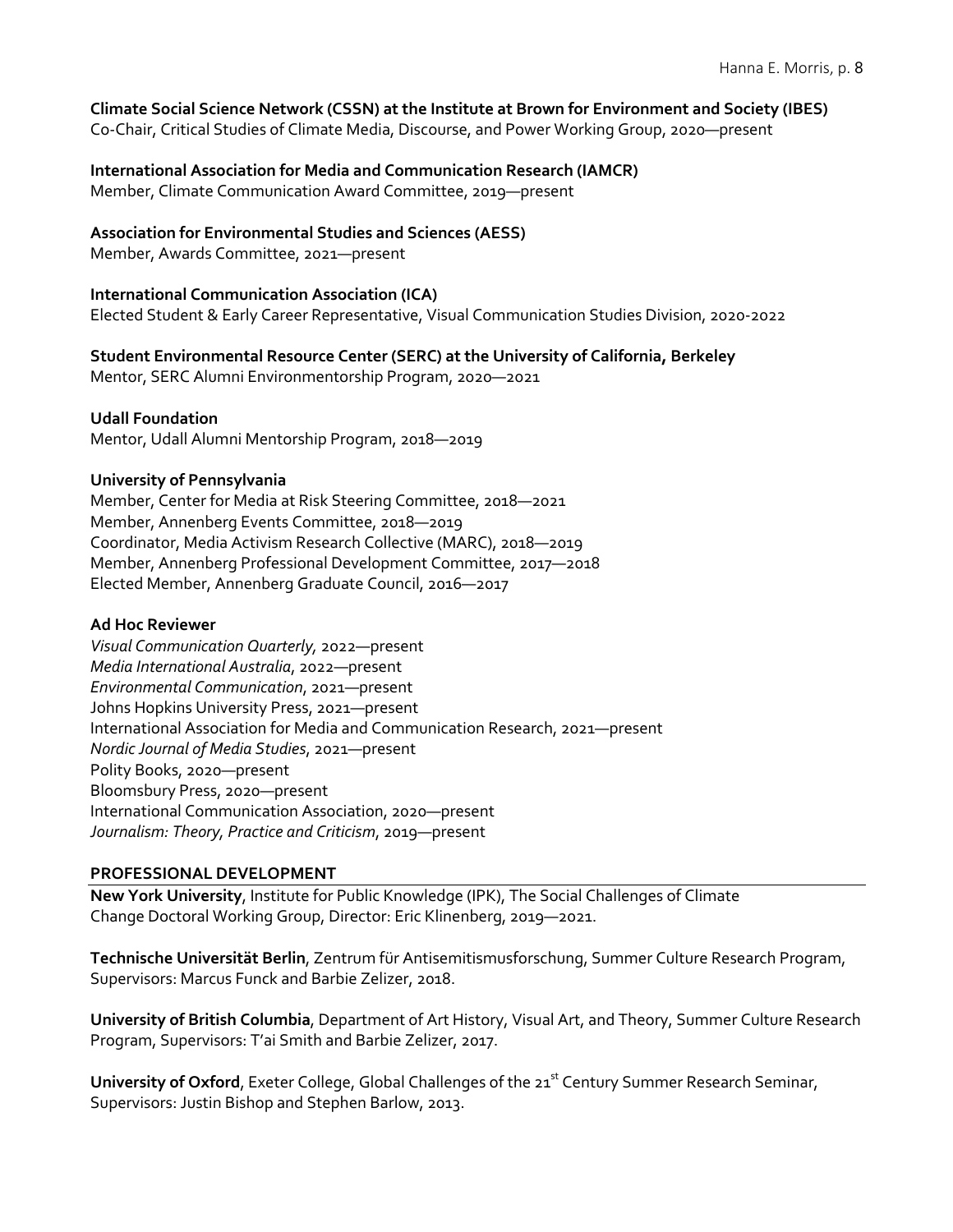#### **MEDIA COVERAGE**

- Clark, D. (Host). (2021, September 30). Media and the Climate Crisis: A Conversation with Dr. Hanna Morris [Audio podcast]. *Penn Talks Science*. Philadelphia, PA.
- Hathaway, K. (Host). (2020, September 10). Research Review: Apocalyptic Environmentalism in the United States [Television broadcast]. San Francisco, CA: Cimpatico Studios.
- Parsons, C. (Host). (2020, September 3). This year's stars of environmental studies and sciences the 2020 AESS award winners [Audio podcast]. *AESS Podcast*.
- Van Eyck Talk: The Trouble with Anthropocene Discourse and the Planetary-Scale. (2019, November 5). *VAN EYCK News*.
- One Health Seminar Series Presents 'American Climate Change Reporting at a Crossroads: Challenges and Opportunities for Journalism in a Warming World'. (2019, March 8). *Delaware Valley University News*.
- Baker, B. (2019, February 5). The language of climate change—and the Anthropocene. *Penn Today*.
- Doctoral Student Hanna Morris Uses Interdisciplinary Methods to Study Climate Change Communication. (2018, March 22). *Annenberg Now*.
- Shafer, D. (Host). (2017, December 17). Interview with Climate Communication Scholar Hanna Morris [Radio broadcast]. *Impact.* Vancouver, B.C.: Roundhouse Radio.
- Hanna Morris: New Directions for Climate Communication Research Fellowship. (2017, September 19). *University of Pennsylvania Almanac*.
- Doctoral Student Hanna Morris Awarded 2017 New Directions for Climate Communication Research Fellowship. (2017, June 12). *Annenberg Now*.

# **PROFESSIONAL MEMBERSHIPS / AFFILIATIONS**

International Environmental Communication Association (IECA) International Association for Media and Communication Research (IAMCR) International Communication Association (ICA) Association for Environmental Studies and Sciences (AESS) National Communication Association (NCA)

# **REFERENCES**

# **Barbie Zelizer**

Raymond Williams Professor of Communication at the Annenberg School for Communication at the University of Pennsylvania | bzelizer@asc.upenn.edu | +1 (215)-898-4964

#### **John L. Jackson, Jr.**

Walter H. Annenberg Dean of the Annenberg School for Communication and Richard Perry University Professor at the University of Pennsylvania | dean@asc.upenn.edu | +1 (215)-898-7041

#### **Guobin Yang**

Grace Lee Boggs Professor of Communication and Sociology at the Annenberg School for Communication and Department of Sociology at the University of Pennsylvania | gyang@asc.upenn.edu | +1 (215)-573-2296